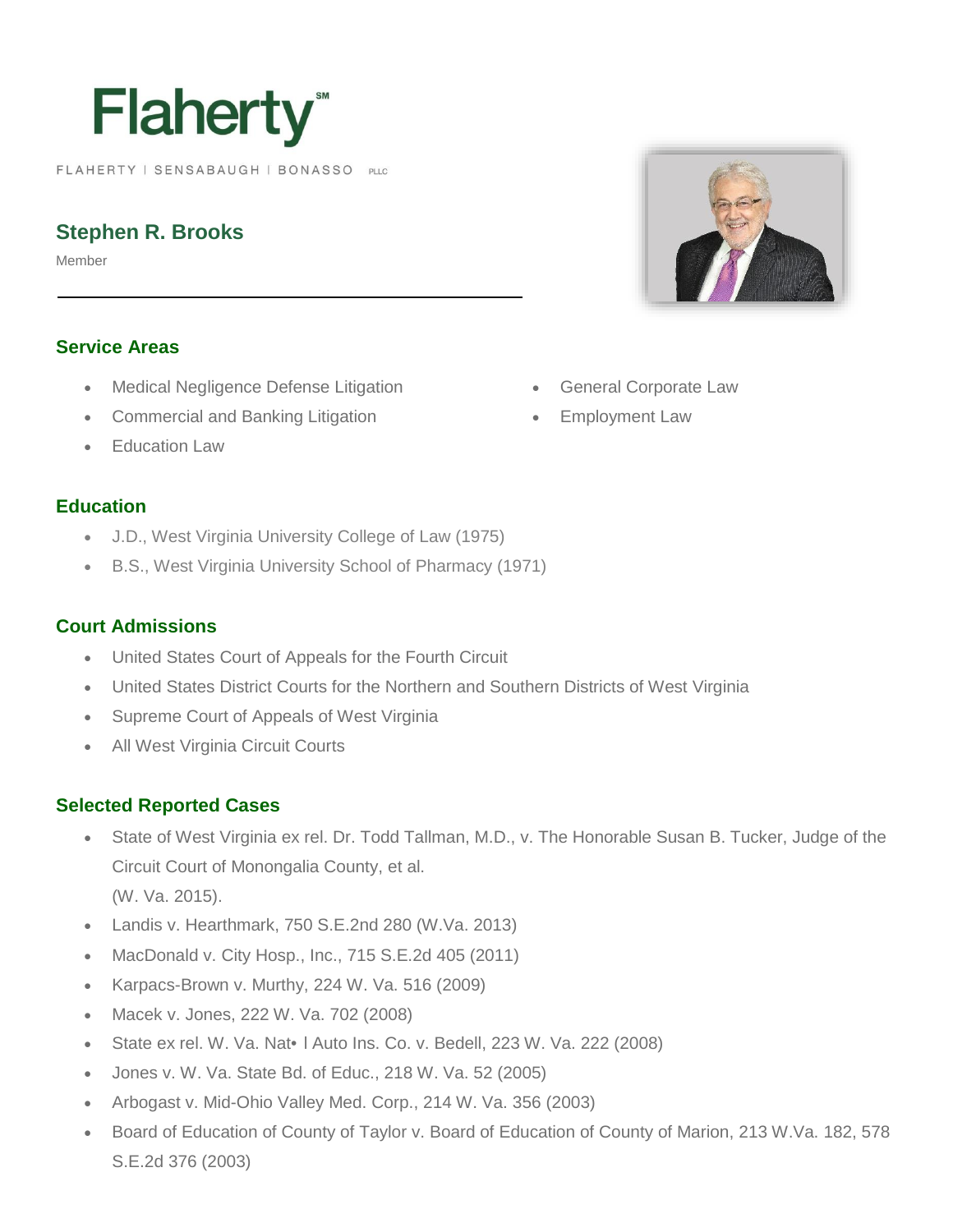#### Stephen R. Brooks

- CB&T Operations Co. v. Tax Comm• r of W. Va., 211 W. Va. 198 (2002)
- Matheny v. Fairmont Gen. Hosp., 212 W. Va. 740 (2002)
- Withrow v. West Virginia University Hospitals, Inc., 213 W.Va. 48, 576 S.E.2d 527 (2002)
- Moats v. Preston County Comm•n, 206 W. Va. 8 (1999)
- Harry v. Marion County Bd. of Educ., 203 W. Va. 64 (1998)
- West Virginia Human Rights Comm•n v. Wilson Estates Inc., 202 W. VA. 152 (1998)
- Kincell v. Superintendent of Marion County Sch., 201 W. Va. 640 (1997)
- Bayerle v. Bucklew, 1996 U.S. App. LEXIS 5849 (4th Cir. 1996)
- Stalnaker v. Only One Dollar, 188 W. Va. 744 (1992)
- Chapple v. Fairmont Gen. Hosp., 181 W. Va. 755 (1989)
- Heston v. Marion County Parks & Recreation Comm•n, 181 W. Va. 138 (1989)
- Pitrolo v. Community Bank & Trust, N.A., 171 W. Va. 317 (1982)
- Community Bank & Trust, N. A. v. Keyser, 168 W. Va. 650 (1981)
- Equitable Gas Co. v. Kincaid, 168 W. Va. 646 (1981)
- Floyd v. Equitable Life Assurance Soc•y, 164 W. Va. 661 (1980)

#### **Professional Involvement**

- Master of the Bench, The William Blackstone American Inn of Court, Wheeling
- West Virginia State Bar
	- o Law and Medicine Committee
	- o Continuing Legal Education Committee
- Marion County Bar Association (Past President)
- Monongalia County Bar Association
- American Bar Association
- Defense Research Institute, Inc.
- Defense Trial Counsel of West Virginia (Past Director)
- West Virginia Board of Law Examiners
	- o Grader of Multi-state Essay Examinations

#### **Community Involvement**

- Marion County Board of Health (Past President)
- Visiting Committee, WVU School of Nursing
- Fairmont State College Board of Governors (Past Chairman)
- MVB Financial Corp. (Chairman of the Board and Director)
- Fairmont Industrial and Credit Corporation (Past Chairman)

Flaherty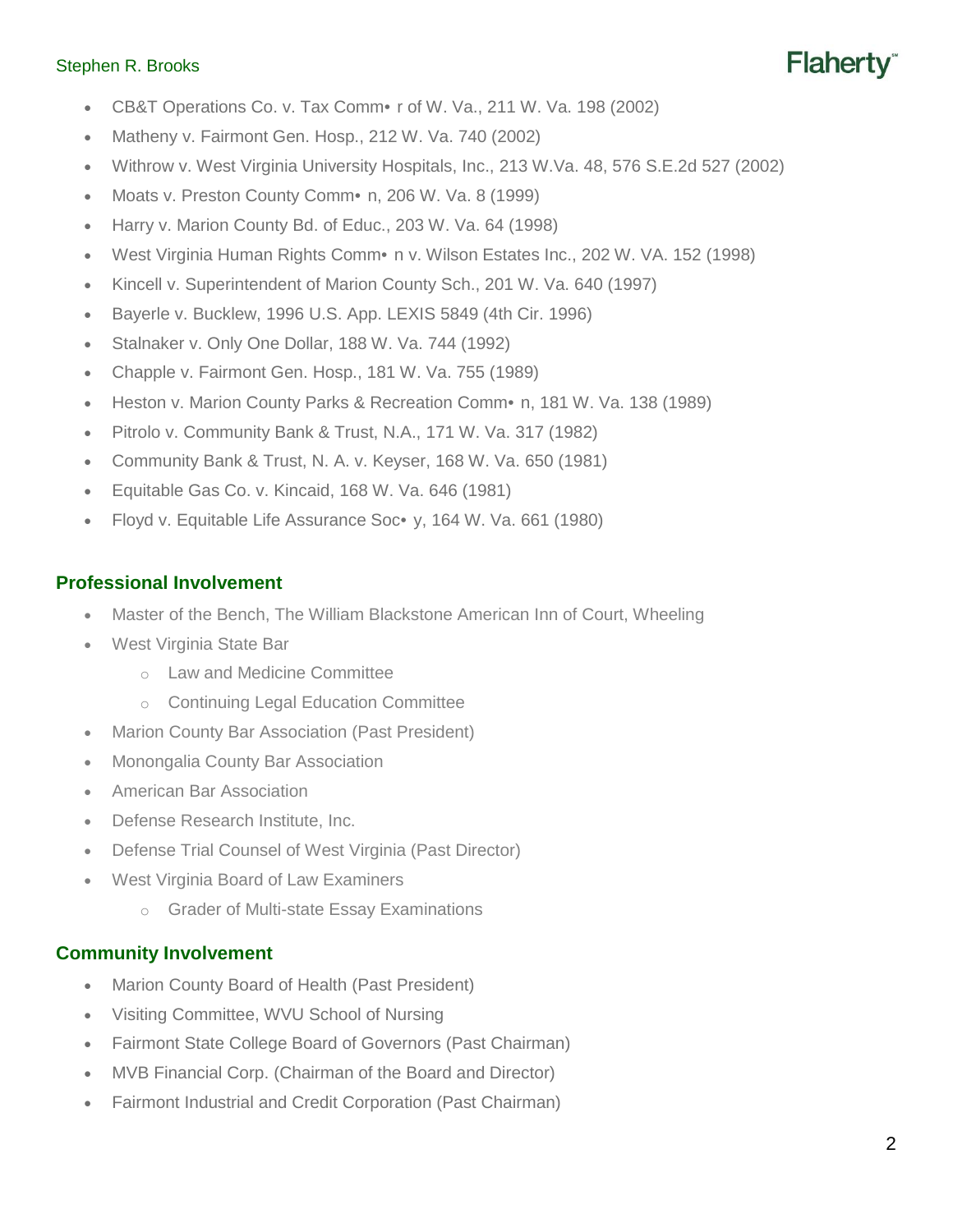#### Stephen R. Brooks



- Fairmont State College Foundation, Inc. (Past Chairman)
- Marion County Chamber of Commerce (Past Chairman)
- Fairmont General Hospital Foundation, Inc. (Past Chairman)
- Board of Governors, Fairmont Field Club (Past President)
- Family Service of Marion and Harrison Counties, Inc. (Past President and Director)
- Rotary Club of Cheat Lake (Past President)
- Masquers Historic Costume Collection, Fairmont State College (Advisory Board)
- Alpha Psi Omega, National Honorary Dramatic Fraternity

#### **Awards & Honors**

- AV Preeminent® Peer-Review Rated by Martindale-Hubble®
- Listed, *The Best Lawyers in America©*, 2008 2019
	- $\circ$  2017 Lawyer of the Year Morgantown, WV Medical Malpractice Law Defendants
	- $\circ$  2012 Lawyer of the Year Morgantown, WV Medical Malpractice Law Defendants
	- $\circ$  2014 Lawyer of the Year Morgantown, WV Personal Injury Litigation Defendants
- Listed, West Virginia Super Lawyers, 2010 2018

## **Teaching & Lecturing**

- Moderator, National Business Institute seminar, What Civil Court Judges Want You to Know (2012)
- Speaker, National Business Institute seminar, Evidence and Expert Testimony Best Practices
- Speaker and Panelist, National Business Institute seminar, Medical Malpractice from A to Z
- Speaker, WVU Mountaineer CLE Seminar Series, Evidence and the Empty Chair
- Speaker, West Virginia Mutual Insurance Company CME Series, The Medical Recal: A Witness that Never Lies and Never Dies
- Speaker, Professional Education Systems, West Virginia Evidence Workshop, Morgantown, West Virginia (2002, 2003)
- Speaker, West Virginia University Hospitals, Peri-Anesthesia Care Nursing: An Issues Forum III and IV, Morgantown, West Virginia (2001, 2002)
- West Virginia University and Fairmont State College Frequent guest lecturer, speaker and panelist at various classes for undergraduate and graduate students

### **Writings & Publications**

- Exalting Form over Substance Removal Procedures and Multi-Defendant Litigation, Defense Trial Counsel of West Virginia Seminar Notebook, Stephen R. Brooks and Heather K. LaFollette (1997)
- Trial Advocacy in West Virginia, National Business Institute, Inc. seminar presentation (1992)